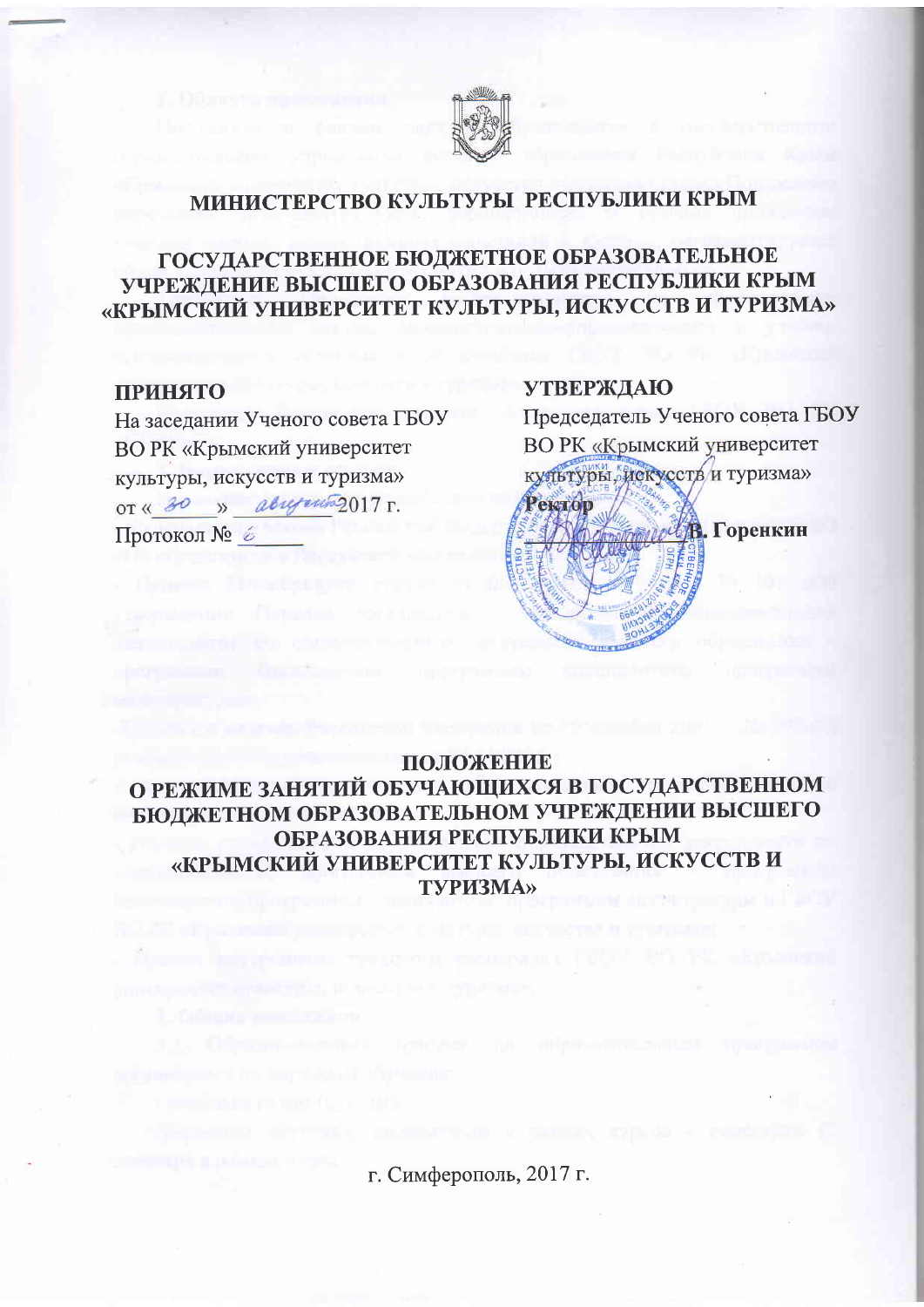### 1. Область применения.

Положение о режиме занятий обучающихся в государственном образовательном учреждении высшего образования Республики Крым «Крымский университет культуры, искусства и туризма» (далее Положение) определяет продолжительность, периодичность и условия проведения учебных занятий, аттестационных испытаний и каникул, регламентируется объем учебной нагрузки, режим занятий и отдыха обучающихся.

Требования Положения распространяются на профессорскопреподавательский состав, административно-управленческий и учебновспомогательный персонал и обучающихся ГБОУ ВО РК «Крымский университет культуры, искусств и туризма».

Настоящее Положение является локальным актом ГБОУ ВО РК «КУКИиТ».

#### 2. Нормативные ссылки

Настоящее положение разработано на основании:

- Федерального закона Российской Федерации от 29 декабря 2012 г. №273-ФЗ «Об образовании в Российской Федерации»;

- Приказа Минобрнауки России от 05 апреля 2017 года № 301 «Об утверждении Порядка организации и осуществления образовательной деятельности по образовательным программам высшего образования программам бакалавриата, программам специалитета, программам магистратуры»,

- Трудового кодекса Российской Федерации от 30 декабря 2001 г. № 197-ФЗ (с изменениями и дополнениями от 04.11.2014);

- Федеральных государственных образовательных стандартов высшего образования (далее ФГОС ВО);

- Порядка организации и осуществления образовательной деятельности по высшего образования - программам образовательным программам бакалавриата, программам специалитета, программам магистратуры в ГБОУ ВО РК «Крымский университет культуры, искусства и туризма»;

- Правил внутреннего трудового распорядка ГБОУ ВО РК «Крымский университет культуры, искусства и туризма».

#### 3. Общие положения

Образовательный процесс по образовательным программам  $3.1$ организуется по периодам обучения:

- учебным годам (курсам);

-периодам обучения, выделяемым в рамках курсов - семестрам (2 семестра в рамках курса).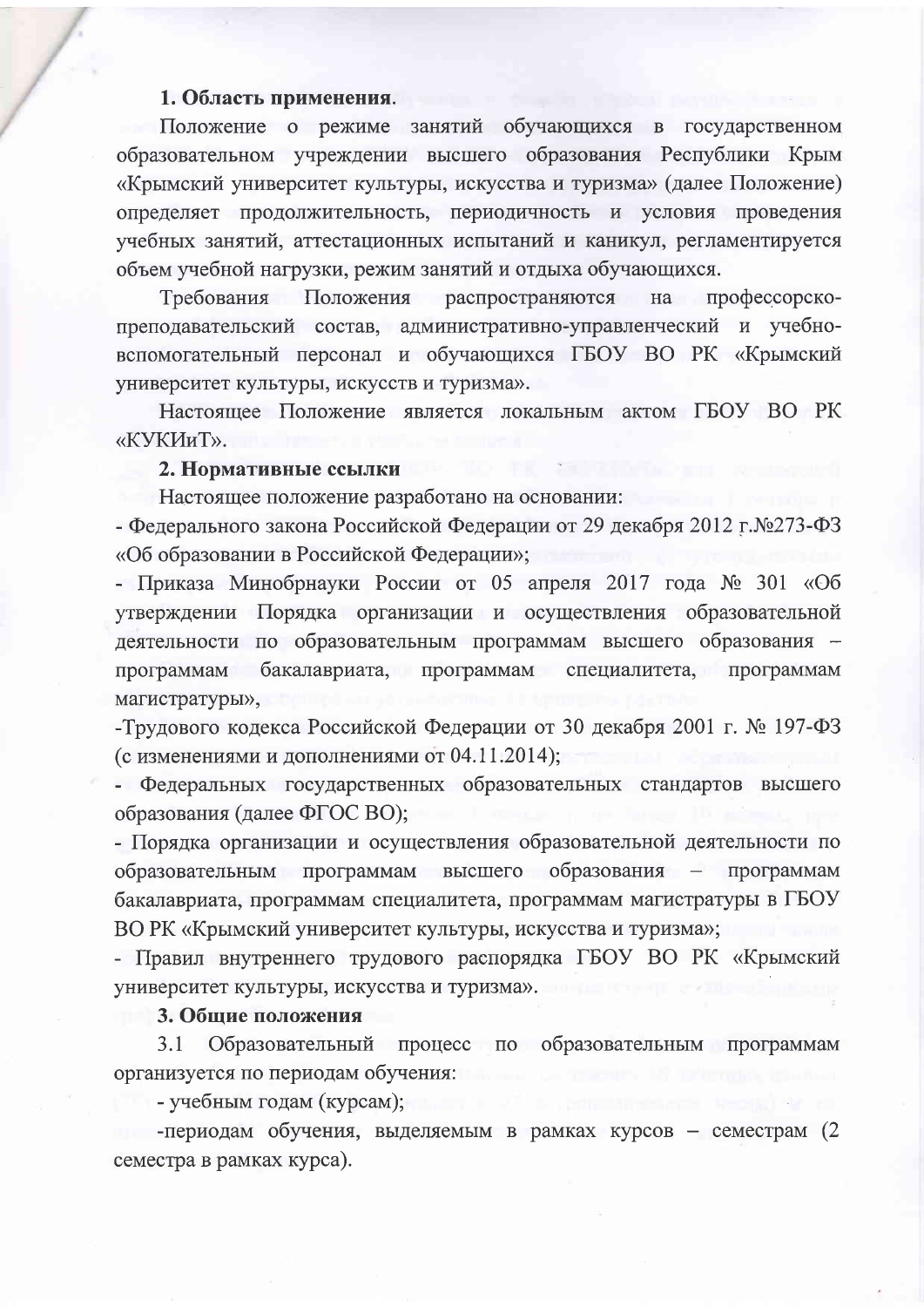Выделение периодов обучения в рамках курсов осуществляется в соответствии с учебным планом экзаменационных сессий.

3.2. Учебный год в ГБОУ ВО РК «Крымский университет культуры, искусств и туризма» для студентов очной формы обучения начинается 1 сентября и заканчивается согласно рабочему учебному плану по конкретному направлению подготовки (специальности) в соответствии с утвержденными календарными графиками учебного процесса.

Ученый совет Университета вправе перенести срок начала учебного года по очной форме обучения, но не более чем на два месяца.

Если 1 сентября приходится на выходной день, то учебный год начинается в следующий за ним рабочий день.

Срок начала и окончания учебного года для студентов заочной формы обучения устанавливается учебным планом.

3.3 Учебный год в ГБОУ ВО РК «КУКИиТ» для слушателей подготовительных курсов очной формы обучения начинается 1 октября и заканчивается согласно рабочему учебному плану дополнительной общеобразовательной программы в соответствии с утвержденными календарными графиками учебного процесса.

Если 1 октября приходится на выходной день, то учебный год начинается в следующий за ним рабочий день.

Срок начала и окончания обучения для слушателей дополнительных образовательных программ устанавливается приказом ректора.

3.4. Общая продолжительность каникул в течение учебного года, если иное не установлено федеральными государственным образовательным стандартом составляет при продолжительности обучения в течение учебного года более 39 недель - не менее 7 недель и не более 10 недель; при продолжительности обучения в течение учебного года не менее 12 недель и не более 39 недель – не менее 3 недель и не более 7 недель; при продолжительности в течение учебного года менее 12 недель - не более 2 недель. По заявлению обучающегося ему предоставляются каникулы после прохождения итоговой (государственной) аттестации.

3.5. Все виды практик проводятся в соответствии с календарными графиками учебного процесса.

3.6. Объем учебной нагрузки студента очной формы обучения, не включая объем факультативных дисциплин, составляет 60 зачетных единиц (ЗЕ) в год (одна ЗЕ приравнивается 27 астрономическим часам) и не превышает 54 часов в неделю, включая все виды аудиторной и внеаудиторной работы.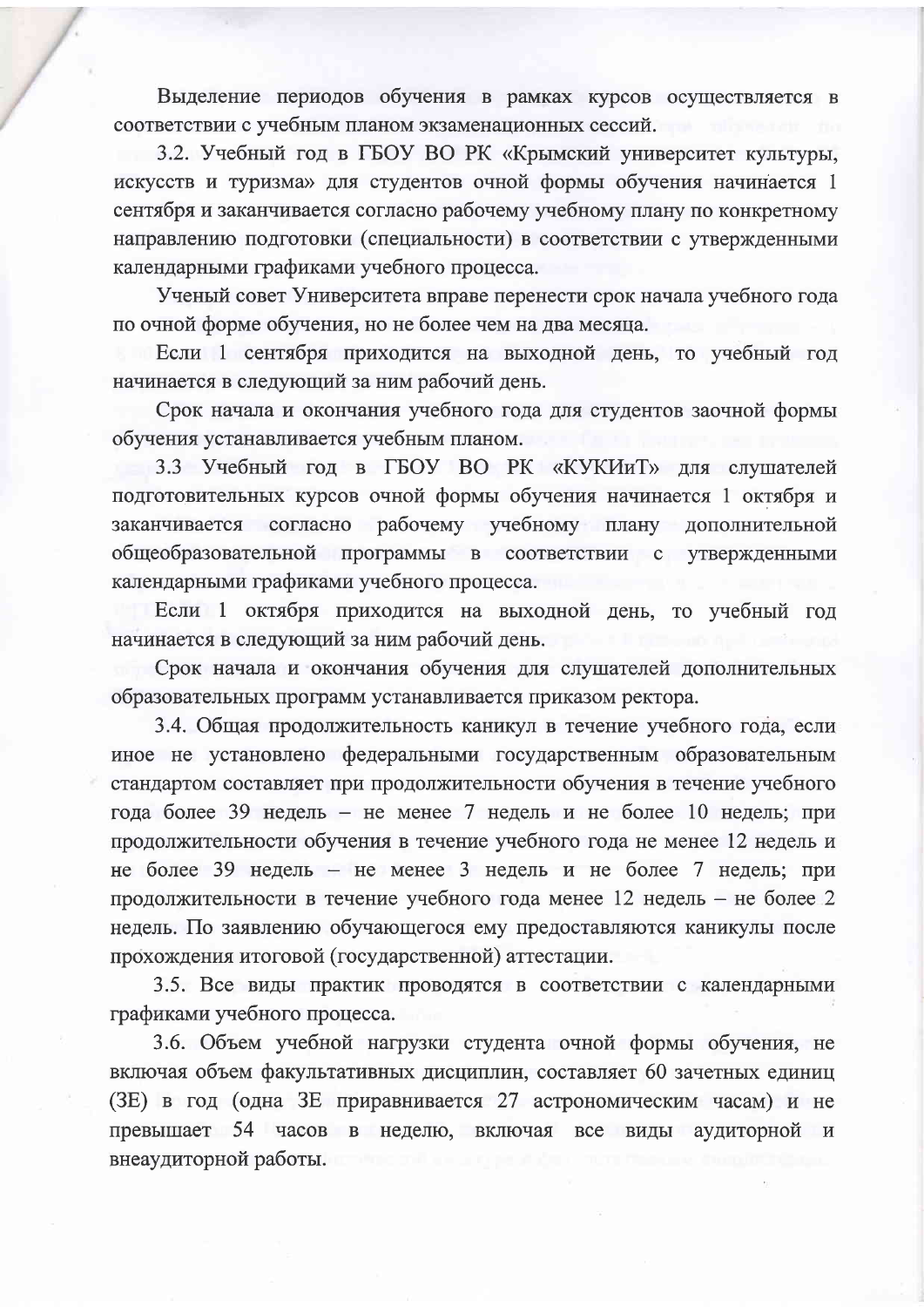3.7. При заочной форме обучения, при обучении инвалидов и лиц с ограниченными возможностями здоровья, а также при обучении по индивидуальному плану годовой объем программы составляет не более 75 **3E.** 

3.8. При обучении студентов учитываются действующие нормы и требования Трудового Кодекса Российской Федерации:

-выходные дни - воскресенье и праздничные дни;

-перерыв на обед -20 минут.

Режим аудиторных занятий для студентов очной формы обучения - с 8.00 до 18.00; окончание индивидуальных занятий - 21.20; для заочной формы обучения - с 8.00 до 21.20.

3.9. Для всех видов аудиторных занятий академический час устанавливается продолжительностью 45 минут. Одно занятие, как правило, включает два академических часа. Перерыв между занятиями составляет 10 минут.

3.10. Максимальный объем аудиторных занятий в неделю при освоении основной профессиональной образовательной программы высшего образования по очной формы обучения устанавливается в соответствии с ФГОС ВО.

3.11. Максимальный объем аудиторной нагрузки в неделю при освоении образовательной программы по заочной форме обучения составляет не более 200 академических часов.

3.12. На основании учебных планов и календарных графиков учебного процесса на каждый семестр учебного года, на каждый период проведения дополнительных программ составляется расписание занятий. Расписание учебных занятий является завершающим этапом планирования учебного процесса. Расписание занятий утверждается проректором по учебной работе не позднее, чем за 10 дней до начала семестра.

В расписании содержится информация о времени, месте и виде занятий для каждого курса, отдельных потоков и учебных групп с указанием изучаемых дисциплин, должности и ФИО преподавателей.

Для проведения индивидуальных  $\, {\rm H}$ факультативных занятий составляется отдельное расписание.

Расписание промежуточной аттестации регламентирует сроки проведения экзаменов и время, отведенное на подготовку к ним.

При промежуточной аттестации студенты сдают в течение учебного года не более 10 экзаменов и 12 зачетов. В указанное число не входят экзамены и зачеты по физической культуре и факультативным дисциплинам.